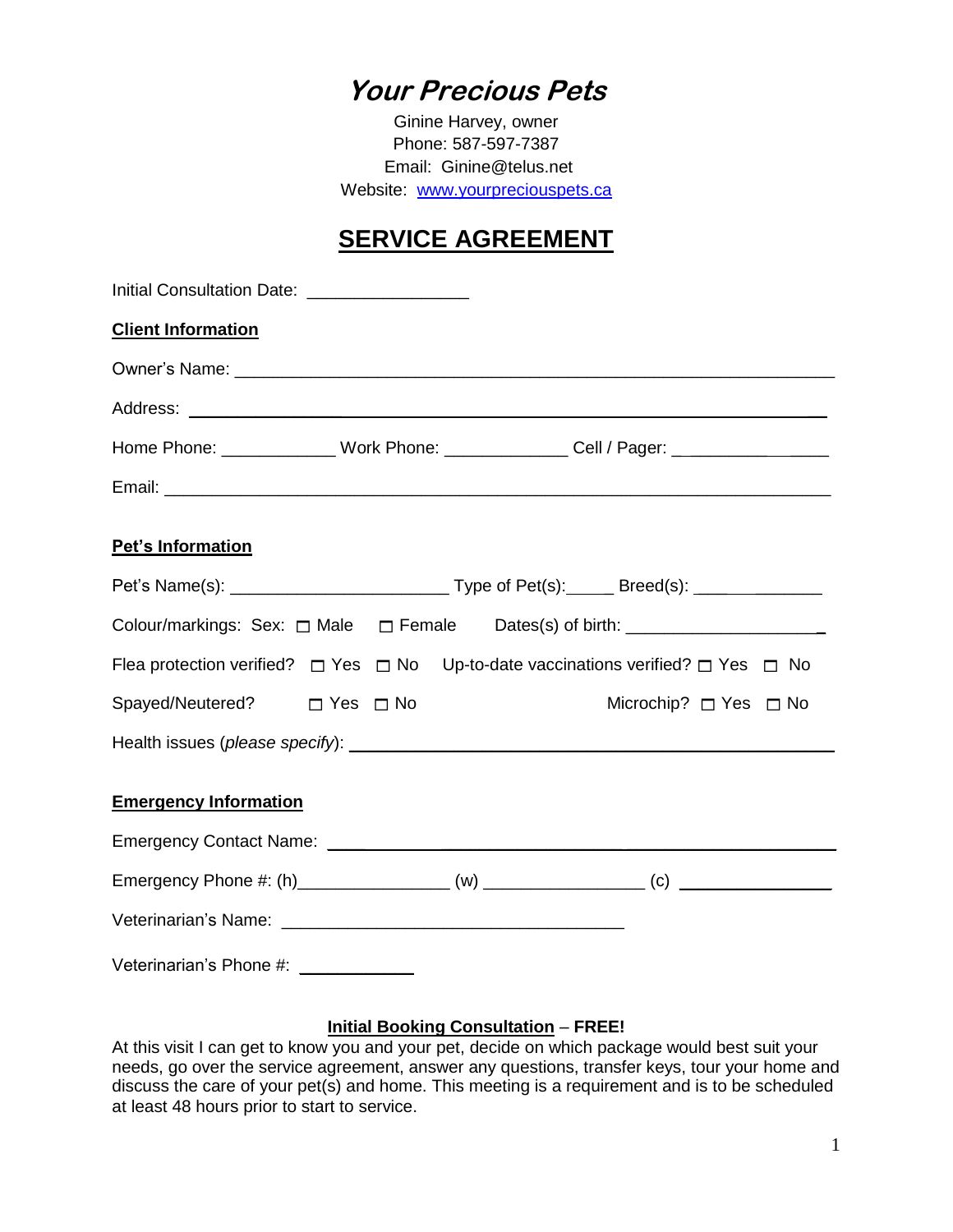#### **Services Requested:** *(please check)*

#### **Dog walks/visits –** (approx. 20 min.) **\$15.00**

For homes with one dog, includes let out for a bathroom break and/or a walk (weather depending), refreshing of water and food, playtime and lots of TLC.

#### **Cat visits –** (approx. 20 min.) **\$15.00**

Includes giving fresh food and water daily, cleaning of the litter box(es) and cleaning up of other pet messes daily, along with plenty of TLC. Please note that multi-cat homes must have at least 2 litter boxes for the duration of the service. Service may also include watering plants, bringing in mail, newspapers and flyers.

#### **Other Pet visits –** (approx. 20 min.) **\$15.00**

Includes attention to whatever detailed instructions you provide.

#### **Home Security Visit** – (no pets) **\$15.00**

Includes a walk around the exterior, collection of mail and newspapers, adjustment of drapes and lights, watering indoor/outdoor plants, garbage and recycle services and any other minor tasks as required to maintain a home's occupied appearance.

#### **Extended Visit/ Acreage locations** - (30 min.) **\$20.00**

Best for multiple pet homes and pets with special diets or special needs. Includes a walk or let-out and playtime. Acreages located outside Sherwood Park immediate area.

#### **Vet Pet Taxi - \$20 each way**

If you need to get your pet to the vet and are unable to get the time off work, I can pick your pet up at your house and take him/her to the vet and back. Your pet must be trained to ride in a vehicle and be reasonable to put into a pet carrier if needed.

#### **Client Same Day Discount Available**

 **\$5.00 fee discount** – if you require more than one daily visit, additional visits in the same day will be reduced by \$5.00. Does not apply to acreage locations.

#### **SERVICE DETAILS:**

| or for regular recurring visits: |
|----------------------------------|
|                                  |
|                                  |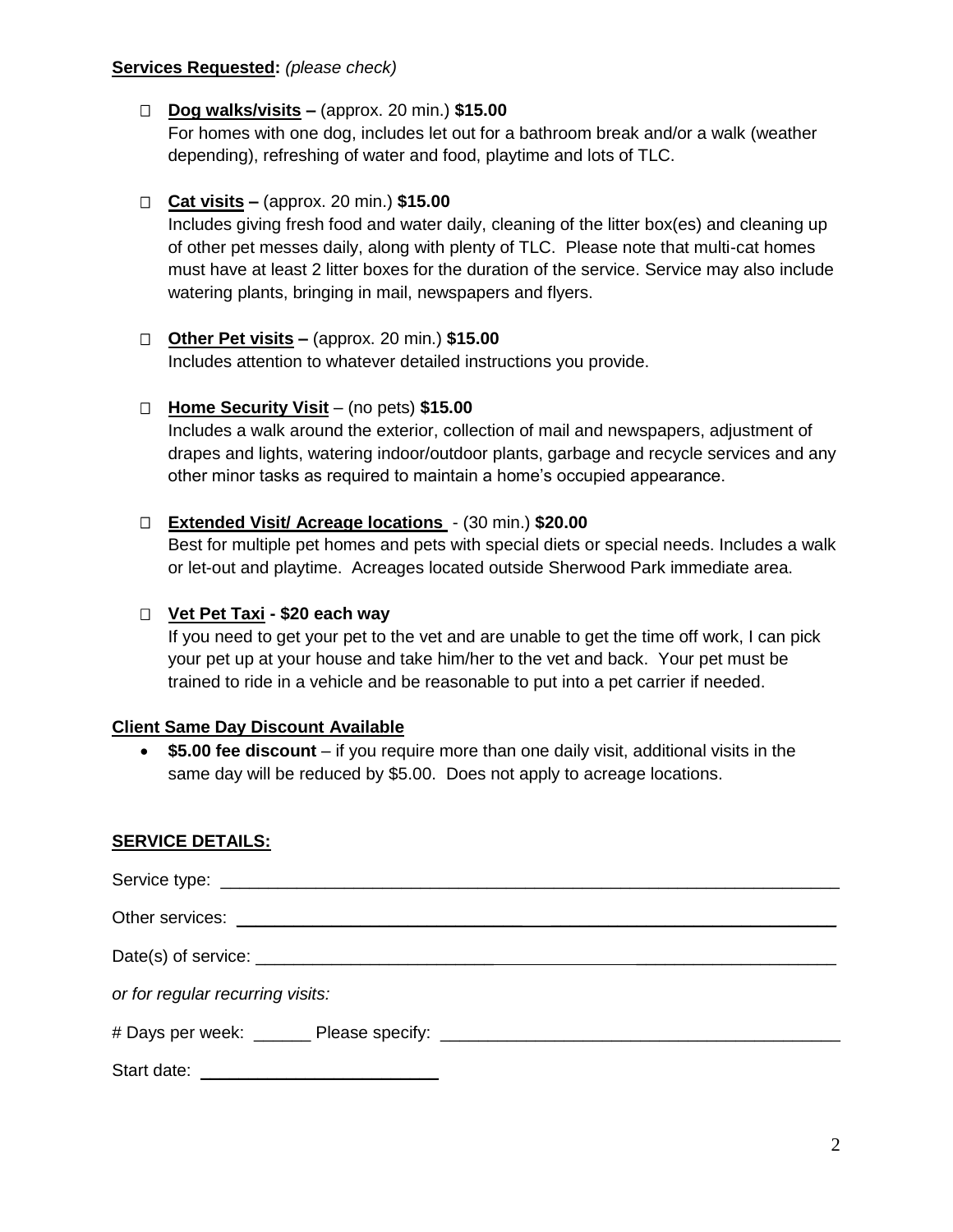# **Terms of Service**

- Services provided by Your Precious Pets are for Sherwood Park, Alberta and area only.
- For the purpose of this document, the terms Client, Owner, Pet Owner and Customer are synonymous with the person contracting services for one or more domestic animals.
- A signed Service Agreement form must be completed before service is provided.
- Payment for service is due at time of booking for short-term services.
- For clients that require continuous recurring services, payment is due on the first day of the following month.
- Payment accepted by cash or cheque.
- There will be a charge of \$50 for NSF cheques.
- Please call or text 587-597-7387 as soon as possible of the day of service to make any changes or cancel your service for that day.
- Your Precious Pets is not responsible for damages to the home beyond my control. This includes, but is not limited to leaks, electrical problems, and acts of nature. In these situations, I will attempt to contact the customer before making a subjective decision on dealing with the problem. All repairs and related fees are the responsibility of the customer.
- Your Precious Pets is not responsible for any damages to property of the client or others unless such damage is caused by my negligence. I agree to remain fully insured and bonded.
- Your Precious Pets accepts no responsibility for security of the premises or loss if other individuals have access to a client's home, or if the home is not properly secured.
- Your Precious Pets is not liable for any loss or damage in the event a burglary or other crime that should occur while under this contract. The client agrees to secure the home prior to leaving the premises. Your home will be re-secured to the best of my ability at the end of each visit. While keys are in my possession, they will be either with me, or be properly stored in a secure location.
- Your Precious Pets subscribes to insurance coverage through Canadian Pet Pro for lost key.
- Pet Owners must have legal rights to place animals in the care of a pet sitter. The Pet Sitter cannot service a home with "Visiting" pets or animals that do not belong to the resident of the service site without separate sets of agreement forms, accepted and signed by each rightful owner(s).
- The terms of this document apply to all pets owned by the client, including any and all new pets that the customer obtains on or after the date this document was signed, at any location the owner designates for service.
- Pet Owner is responsible for pet-proofing house and yard, and the security fences/gates/latches.
- Your Precious Pets will not be responsible for the safety of any pets and will not be liable for the injury, disappearance, death, or fines of any pet with unsupervised access to the outdoors.
- Your Precious Pets is authorized to seek any emergency veterinarian assistance needed during visit, at the cost to the client, from any veterinarian as chosen by the sitter. However, the company is not responsible for the health/well being of the animal.